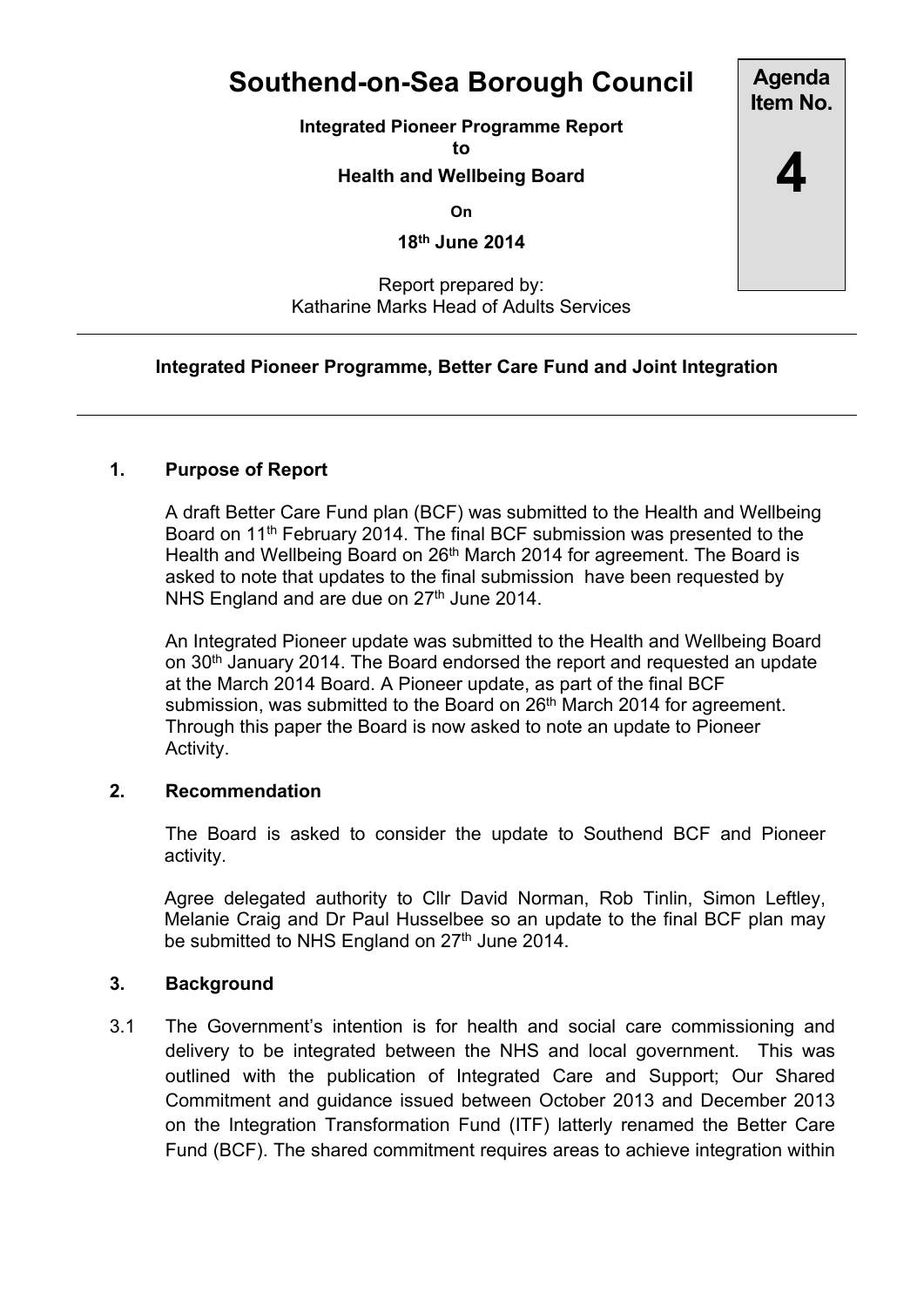5 years and for Clinical Commissioning Groups to develop five year plans by June 2014.

- 3.2 The Better Care Fund submission, approved by the Board on 26<sup>th</sup> Match 2014, represents a medium term plan covering a year of preparation (2014-15) and a year of delivery (2015-16). The Fund is pooled and created from existing funding streams with the expectation that monies are reallocated over the two year period to achieve the key objectives of the Better Care Fund.
- 3.3 There is no prescriptive blue print for implementation, however guidance issued on the 17th October encouraged Local Authorities and CCGs to

*"create a shared plan for the totality of health and social care activity and expenditure that will have benefits way beyond the effective use of the mandated pooled fund. We encourage Health and Wellbeing Boards to extend the scope of the plan and pooled budgets."*

Our status as Integrated Pioneer is the vehicle to deliver the shared plan.

- 3.4 The key aims of the Better Care Fund are set out by Government and performance will be measured against these objectives.
- 3.5 The key aims are:
	- Protection for social care services.
	- Seven day working across health and social care to support hospital discharge and avoid hospital admission.
	- Data sharing.
	- Joint planning and assessments.
	- Identification of a lead accountable professional for joint packages of care.
	- Agreement on impact on the acute sector.
- 3.6 The Southend fund allocation is £687k for 14/15 and £12,772k for 15/16 of which £3,358k is potentially subject to pay-for-performance measures. The £3.8bn being made available through the Better Care Fund is not 'new' money.
- 3.7 The integration approach in Southend is being driven by a strategic alliance, governed via the Joint Executive Group (JEG), with the overarching aim of ensuring "that Southend is the healthiest town in England by 2020 for all residents from birth to old age". The alliance is comprised of:
	- Southend on Sea Borough Council
	- Southend Clinical Commissioning Group
	- Southend University Hospital NHS Foundation Trust
	- South Essex Partnership University NHS Foundation Trust
- 3.8 At a high level the integration will build on existing initiatives and trial new ways of working in the areas of:
	- Prevention & Engagement;
	- Joint Commissioning; and
	- Service delivery